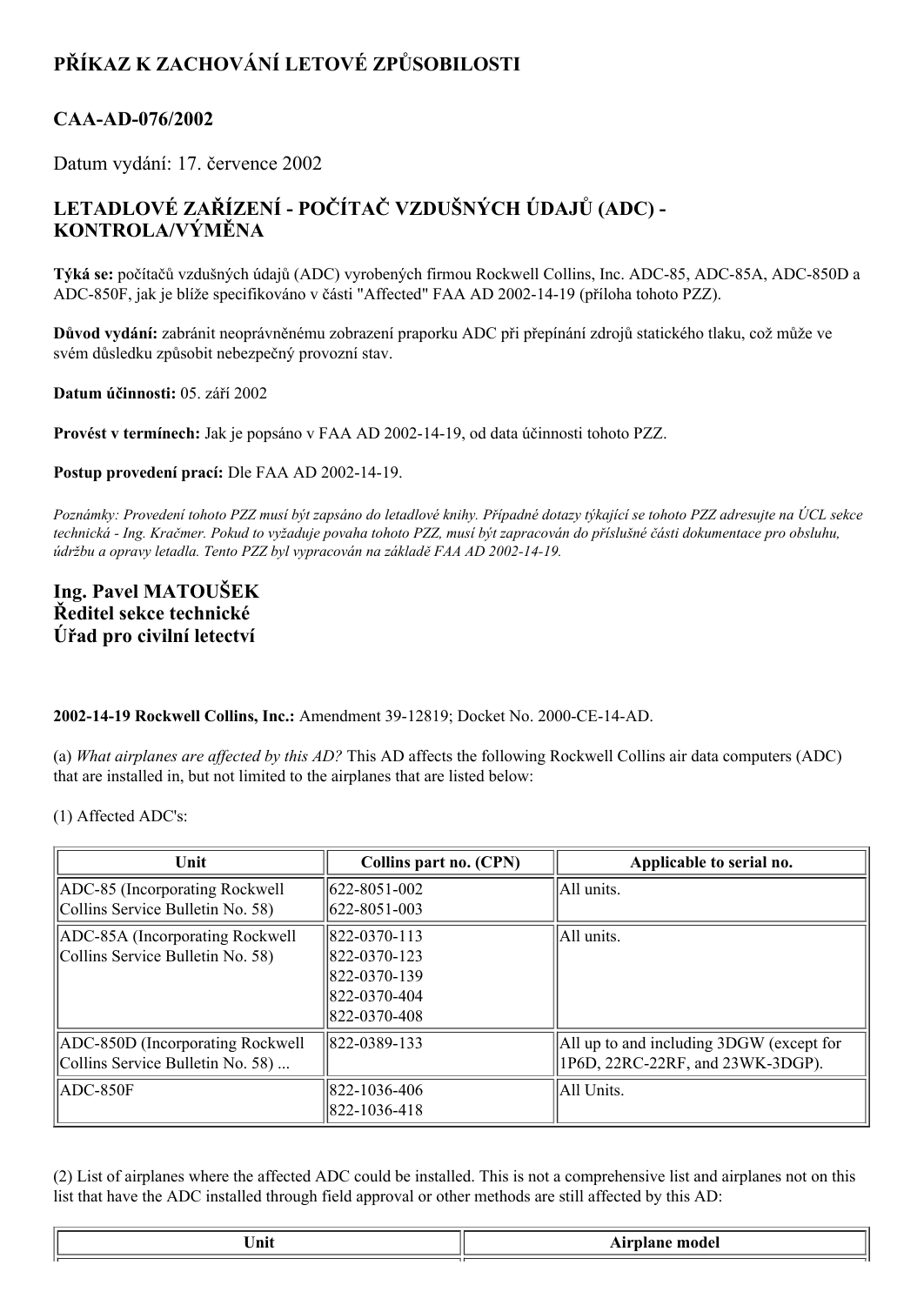| $\vert$ ADC-85/ADC-85A | $\parallel$ Astra AIA.<br>Chinese Y7 and Y8.<br>$ $ Czech LET-610.<br>$\vert$ DC-8.<br>Falcon 20F.<br>Piaggio P-180.<br> Raytheon B200, B300, C90A and<br> 1900D. |  |
|------------------------|-------------------------------------------------------------------------------------------------------------------------------------------------------------------|--|
| $ $ ADC-850D           | Lear $60$ .                                                                                                                                                       |  |
| $ $ ADC-850F           | $\left\vert$ Falcon 20, 50, and 50EX.                                                                                                                             |  |

(b) *Who must comply with this AD?* Anyone who wishes to operate any airplane that uses one of the above referenced Rockwell Collins air data computers must comply with this AD.

(c) *What problem does this AD address?* The actions specified by this AD are intended to prevent an unwarranted display of the ADC flag when switching static air sources. This could cause the flight crew to react to this incorrect flight information and possibly result in an unsafe operating condition.

(d) *What actions must I accomplish to address this problem?* To address this problem, you must accomplish the following:

| <b>Actions</b>                                                                                                                                                                               | Compliance                                                                 | <b>Procedures</b>                                                                                                                                                                                                                |
|----------------------------------------------------------------------------------------------------------------------------------------------------------------------------------------------|----------------------------------------------------------------------------|----------------------------------------------------------------------------------------------------------------------------------------------------------------------------------------------------------------------------------|
| $(1)$ Perform the following, unless<br>already accomplished:                                                                                                                                 | Within the next 12 calendar months<br>after August 23, 2002 (the effective | In accordance with Rockwell Collins<br>Service Bulletin No. 62, Revision No.                                                                                                                                                     |
| (i) Remove any affected ADC from the<br>airplanes.                                                                                                                                           | date of this AD).                                                          | $ 2,$ ADC-<br>85/85A/850C/850D/850E/850F-34-<br>$(62)$ , Revision No. 2, dated March 7,<br>2000, or Service Bulletin No. 62, dated                                                                                               |
| $\vert$ (ii) As applicable, replace or reprogram $\vert$<br>parts or circuit card assemblies on<br>central processing unit (CPU) circuit<br>cards.<br>$(iii)$ Test the ADC.                  |                                                                            | October 25, 1999, as applicable, the<br>applicable Collins Computer<br>Component Maintenance Manual, and<br>Collins Avionics Standard Shop<br>Practices Instruction Manual.                                                      |
| $\vert$ (iv) Install the modified ADC in the<br>airplanes.                                                                                                                                   |                                                                            |                                                                                                                                                                                                                                  |
| $(2)$ Do not install on any airplane one<br>of the affected ADCs unless the<br>modification and test required by<br>paragraphs $(d)(1)(ii)$ and $(d)(1)(iii)$ of<br>this AD are accomplished | As of August 23, 2002 (the Service<br>date of this AD).                    | In accordance with Rockwell Collins<br>Service Bulletin No. 62, Revision No.<br>$ 2,$ ADC-<br>85/85A/850C/850D/850E/850F-34-62,<br>dated March 7, 2000, or Service<br>Bulletin No. 62, dated October 25,<br>1999, as applicable. |

Note 1: Rockwell Collins Operator Bulletin 99-7, dated August 1999, contains information about an operational placard to install until accomplishment of the actions of this AD. While not necessary to address the unsafe condition in this AD, FAA highly recommends that you incorporate this placard.

(e) *Can I comply with this AD in any other way?* You may use an alternative method of compliance or adjust the compliance time if:

(1) Your alternative method of compliance provides an equivalent level of safety; and

(2) The Manager, Wichita Aircraft Certification Office (ACO), approves your alternative. Submit your request through an FAA Principal Maintenance Inspector, who may add comments and then send it to the Manager, Wichita ACO.